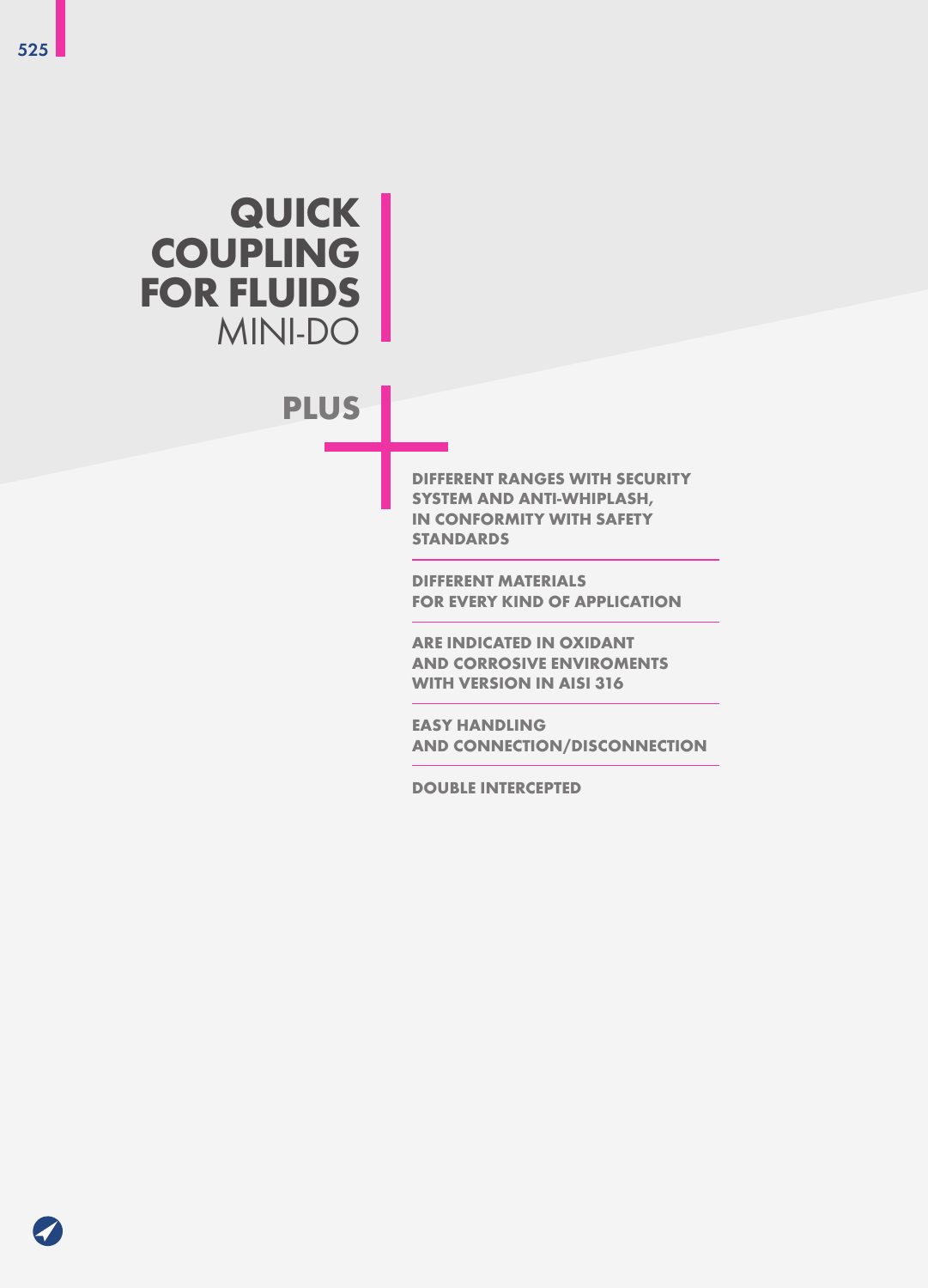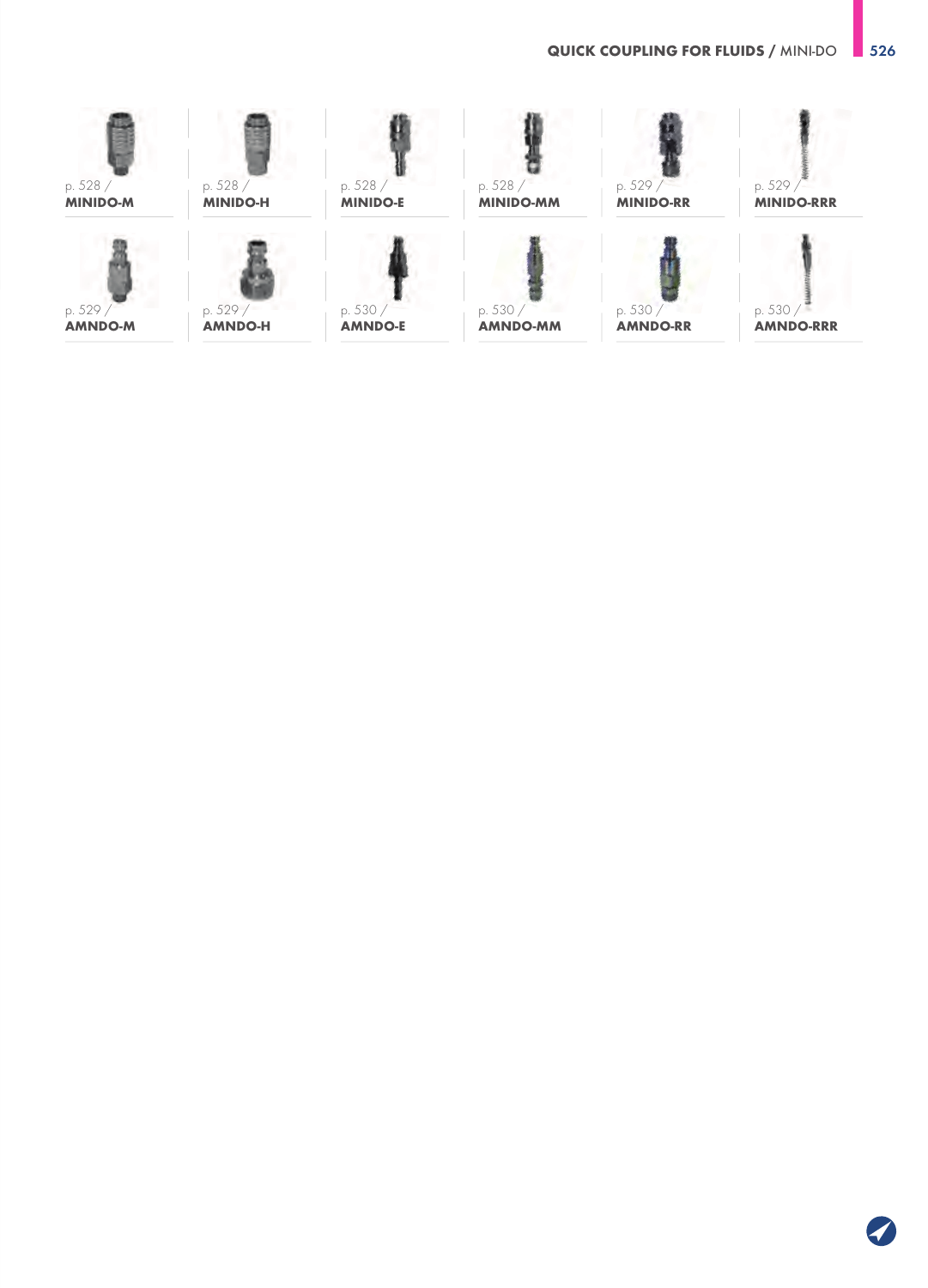

From -20°C to +100°C with NBR seal From -20°C to +205°C with VITON seal

Suggest: From 0 to 12 Bar Max: 35 Bar

Air, water, gas, mineral and synthetic acids is not corrosive applications. It is indicated for welding and automation. The version in AISI 316 is indicated in oxidant and corrosive environments and especially in sector as food, chemical, medical, analytical laboratories, instrumentation and in the desalinization of water.

### Parallel BSPP from G1/8" to G3/8"

 $\overline{1}$ 

| <b>COMPONENTS</b> | <b>MINIDO-L</b>          | MINIDO-316V               |
|-------------------|--------------------------|---------------------------|
| Body              | Nickel-plated brass      | Stainless steel AISI 316L |
| Slide             | Nickel-plated steel      | Stainless steel AISI 316L |
| Adapter           | Nickel-plated brass      | Stainless steel AISI 316L |
| Valve             | Nickel-plated brass      | Stainless steel AISI 316L |
| Ball              | Stainless steel AISI 316 | Stainless steel AISI 316  |
| Seal              | NBR, VITON               | VITON (FDA)               |
| Spring            | Stainless steel AISI 302 | Stainless steel AISI 316  |
| Retaining ring    | Stainless steel AISI 302 | Stainless steel AISI 316  |

Bar

| <b>CONNECTORS</b>     | <b>AMNDO-L</b>           | AMNDO-316V                |
|-----------------------|--------------------------|---------------------------|
| <b>Body</b>           | Nickel-plated brass      | Stainless steel AISI 3161 |
| Adapter               | Nickel-plated brass      | Stainless steel AISI 316L |
| Valve                 | Nickel-plated brass      | Stainless steel AISI 316L |
| Seal                  | <b>NBR, VITON</b>        | VITON (FDA)               |
| Spring                | Stainless steel AISI 302 | Stainless steel AISI 316  |
| Seal                  | <b>NBR, VITON</b>        | VITON (FDA)               |
| Spring                | Stainless steel AISI 302 | Stainless steel AISI 316  |
| <b>Retaining ring</b> | Stainless steel AISI 302 | Stainless steel AISL316   |

### **FLOW DROP**



All charts have been created considering a pressure of 6 Bar with low drop of 0.5 bar and simple lock. **FLOW**

233 l/min



**CONFIGURATIONS** DO





Products in compliance with the directive 2002/95/EC

**RoHS2** 

Products in compliance with the directive 2011/65/EU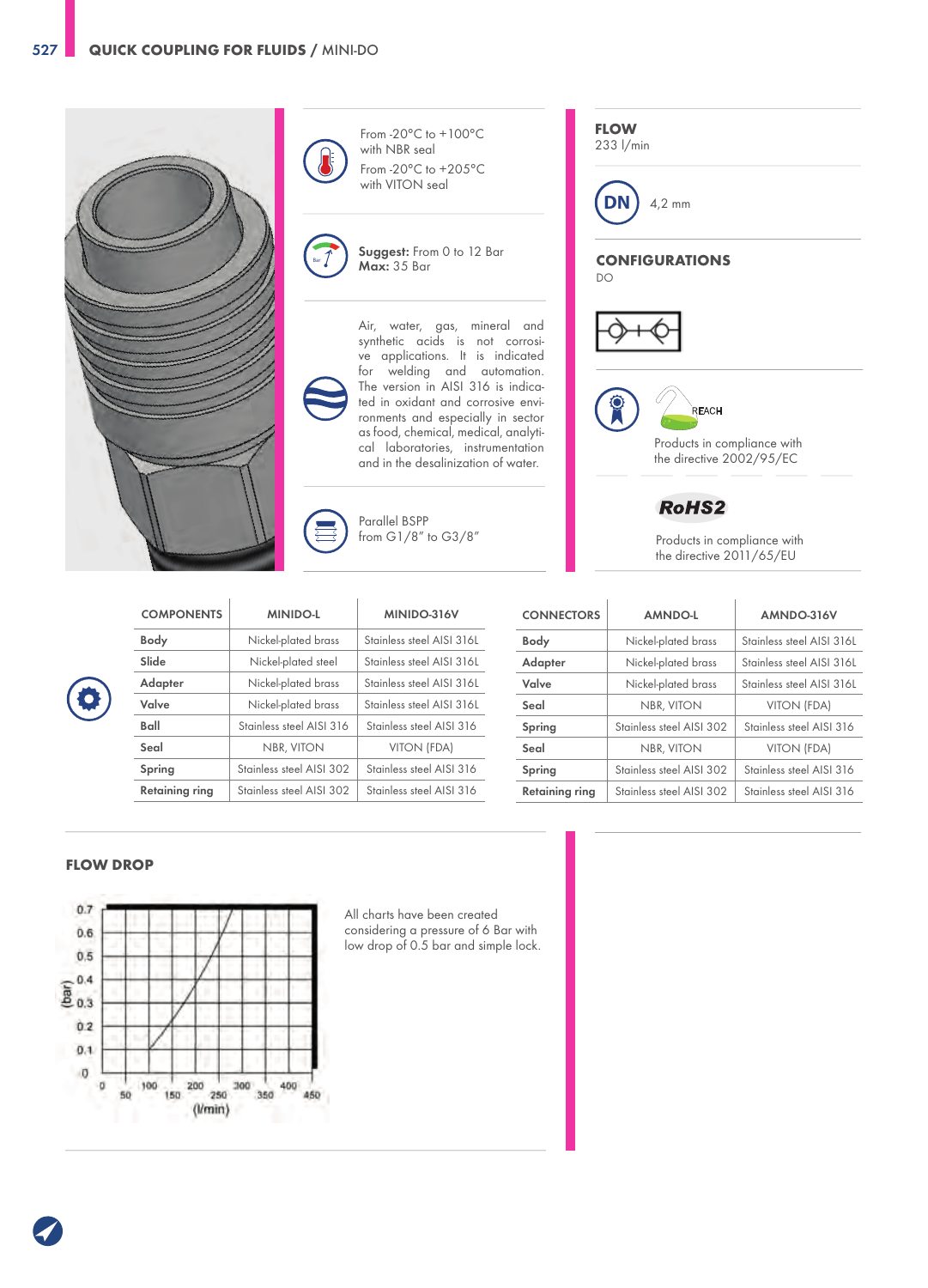### **MINIDO-M** Male MINI quick co upler DN 4,2

| <b>CODE</b>    |       | P    |      |      | н  |
|----------------|-------|------|------|------|----|
| MINIDO-M1-L    | G1/8" | 16,5 | 36,2 | 15,7 | 14 |
| MINIDO-M1-316V | G1/8" | 16,5 | 36,2 | 15.7 | 14 |
| MINIDO-M-L     | G1/4" | 16,5 | 38,2 | 15.7 | 14 |
| MINIDO-M-316V  | G1/4" | 16,5 | 38,2 | 15,7 | 14 |
| MINIDO-M3-316V | G3/8" | 16,5 | 39,2 | 21   | 19 |





## **MINIDO-H** Female MINI quick coupler DN 4,2

| <b>CODE</b>       |       | P    |      |      | н  |
|-------------------|-------|------|------|------|----|
| MINIDO-H1-L       | G1/8" | 16,5 | 37,2 | 15,7 | 14 |
| MINIDO-H1-316V    | G1/8" | 16,5 | 37,2 | 15,7 | 14 |
| <b>MINIDO-H-L</b> | G1/4" | 16,5 | 39,2 | 19,0 | 19 |
| MINIDO-H-316V     | G1/4" | 16,5 | 39,2 | 19,0 | 19 |



## **MINIDO-E** MINI quick coupler with barb connecto DN 4,2

| <b>CODE</b>    | Е   | P    |      |      | н  |
|----------------|-----|------|------|------|----|
| MINIDO-E6-L    | 6,3 | 16,5 | 48,2 | 15,7 | 14 |
| MINIDO-E6-316V | 6,3 | 16,5 | 48,2 | 15,7 | 14 |
| MINIDO-E8-L    | 8,3 | 16,5 | 48,2 | 15,7 | 14 |
| MINIDO-E8-316V | 8,3 | 16,5 | 48,2 | 15,7 | 14 |



## **MINIDO-MM** Bulkhead-push on MINI quick coupler DN 4,2

| <b>CODE</b>     | Ø TUBE |       | P    |      |      | H1 | H <sub>2</sub> |
|-----------------|--------|-------|------|------|------|----|----------------|
| MINIDO-MM6-L    | 6X4    | M10X1 | 16.5 | 56,7 | 15.7 | 14 | 12             |
| MINIDO-MM6-316V | 6X4    | M10X1 | 16.5 | 56,7 | 15.7 | 14 | 13             |
| MINIDO-MM8-L    | 8X6    | M12X1 | 16.5 | 56.7 | 15.7 | 14 | 14             |
| MINIDO-MM8-316V | 8X6    | M12X1 | 16.5 | 56,7 | 15.7 | 14 | 14             |









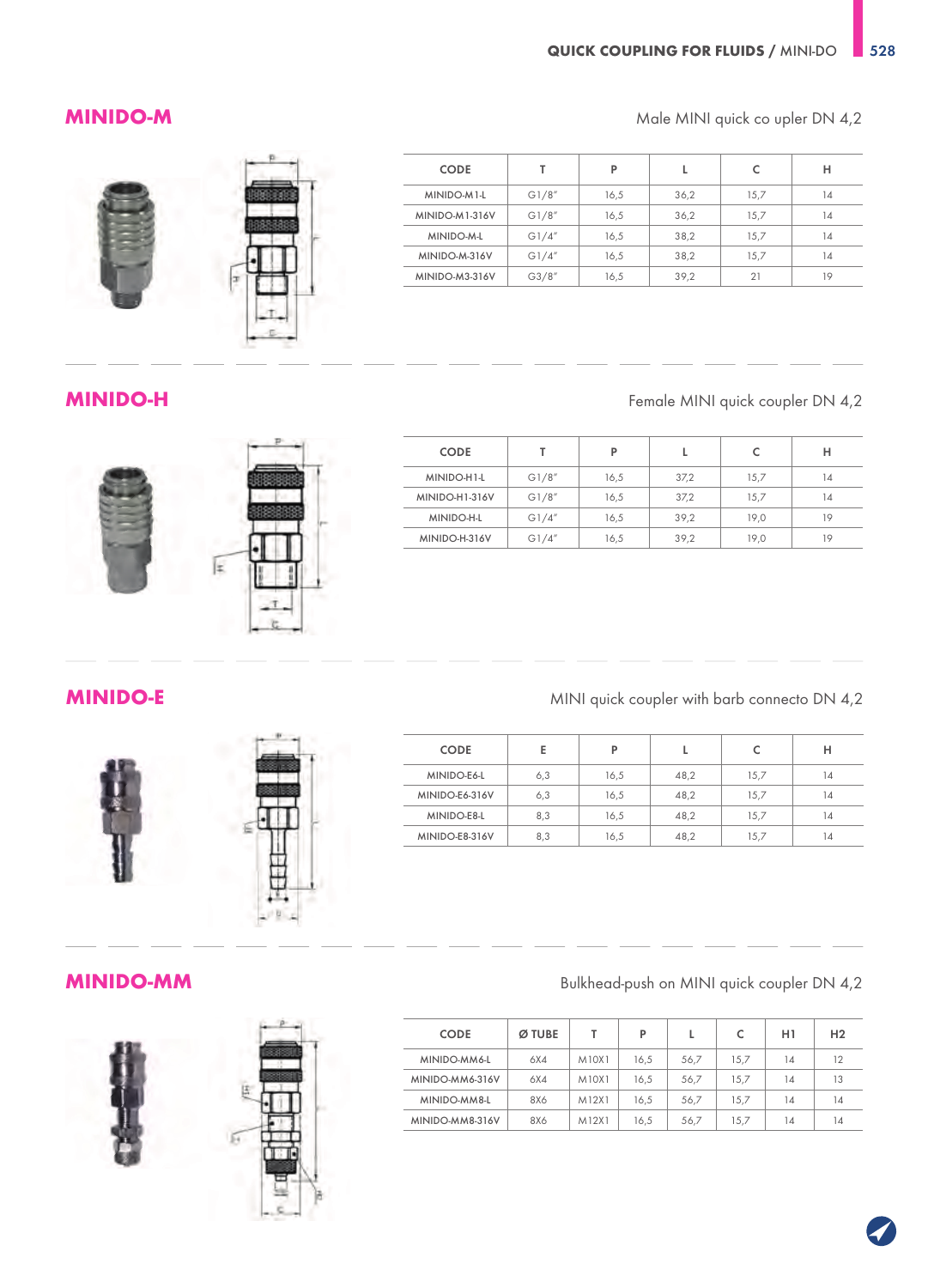### **MINIDO-RR** Push on MINI quick coupler DN 4,2



| <b>CODE</b>  | ø   |      |      | ◡    | H1 | H <sub>2</sub> |
|--------------|-----|------|------|------|----|----------------|
| MINIDO-RR6-L | 6X4 | 16.5 | 43.2 | 15.7 | 14 | 12             |
| MINIDO-RR8-L | 8X6 | 16,5 | 43.2 | 15.7 | 14 | 14             |

**MINIDO-RRR** MINI quick coupler with spring DN 4,2

|                | <b>CODE</b>   | ø   | D    |       |      | H1 | H <sub>2</sub> |
|----------------|---------------|-----|------|-------|------|----|----------------|
| H <sup>1</sup> | MINIDO-RR6R-L | 6X4 | 16,5 | 124,7 | 15,7 | 14 | 12             |
| ĦZ             | MINIDO-RR8R-L | 8X6 | 16,5 | 123,2 | 15,7 | 14 | 14             |
|                |               |     |      |       |      |    |                |



| <b>CODE</b>   |        | P    |      | D   | н  |
|---------------|--------|------|------|-----|----|
| AMNDO-M1-L    | G1/8"  | 15.7 | 40,1 | 8,1 | 14 |
| AMNDO-M1-316V | G1/8"  | 15,7 | 40,1 | 8,1 | 14 |
| AMNDO-M-L     | G1/4'' | 15,7 | 42,1 | 8,1 | 14 |
| AMNDO-M-316V  | G1/4"  | 15.7 | 42,1 | 8,1 | 14 |
| AMNDO-M3-316V | G3/8'' | 21,0 | 43,1 | 8,1 | 19 |





**AMNDO-H** 





| Female MINI connection with shutter DN 4,2 |  |  |  |  |  |
|--------------------------------------------|--|--|--|--|--|
|--------------------------------------------|--|--|--|--|--|

| <b>CODE</b>   |        | D    |      | D   | н  |
|---------------|--------|------|------|-----|----|
| AMNDO-H1-L    | G1/8'' | 15.7 | 41,1 | 8,1 | 14 |
| AMNDO-H1-316V | G1/8'' | 15.7 | 41,1 | 8,1 | 14 |
| AMNDO-H-L     | G1/4'' | 19.0 | 43,1 | 8,1 | 17 |
| AMNDO-H-316V  | G1/4'' | 19.0 | 43.1 | 8,1 |    |